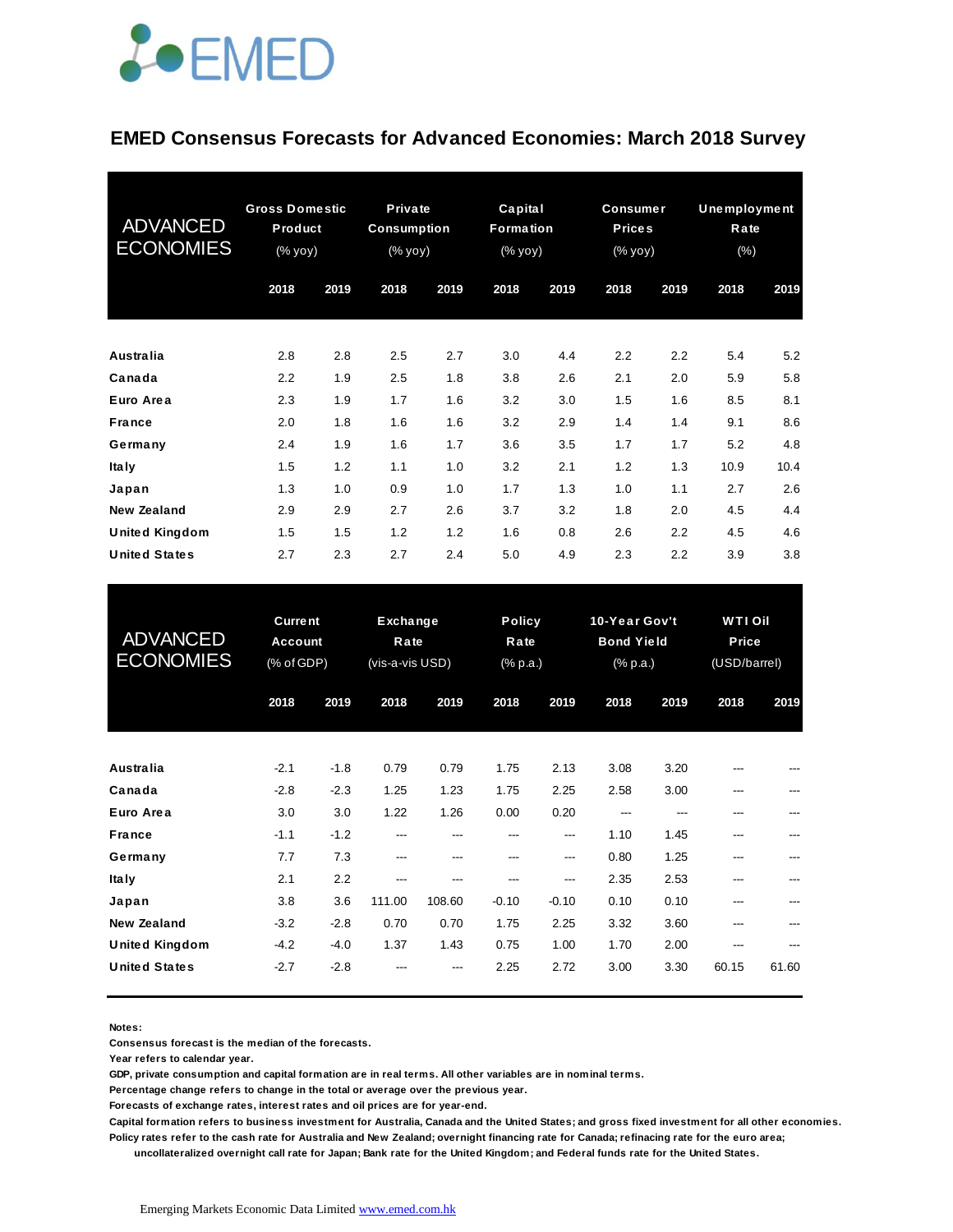

#### **EMED Consensus Forecasts for Emerging Markets: March 2018 Survey**

|                       | <b>Gross Domestic</b> |      | Private            |      | <b>Fixed</b> |      | <b>Consumer</b> |      | <b>Unemployment</b> |               |
|-----------------------|-----------------------|------|--------------------|------|--------------|------|-----------------|------|---------------------|---------------|
| <b>EMERGING</b>       | Product               |      | <b>Consumption</b> |      | Investment   |      | <b>Prices</b>   |      | Rate                |               |
| <b>MARKETS</b>        | (% yoy)               |      | (% yoy)            |      | (% yoy)      |      | (% yoy)         |      | $(\% )$             |               |
|                       | 2018                  | 2019 | 2018               | 2019 | 2018         | 2019 | 2018            | 2019 | 2018                | 2019          |
|                       |                       |      |                    |      |              |      |                 |      |                     |               |
|                       |                       |      |                    |      |              |      |                 |      |                     |               |
| Argentina             | 3.3                   | 2.8  | 2.9                | 3.3  | 6.0          | 5.6  | 19.1            | 13.1 | 7.9                 | 7.4           |
| <b>Brazil</b>         | 2.3                   | 2.5  | 2.9                | 2.5  | 5.5          | 5.0  | 3.8             | 4.2  | 11.1                | 10.8          |
| Chile                 | 3.0                   | 2.8  | 3.0                | 2.7  | 2.5          | 2.8  | 2.6             | 3.0  | 6.7                 | 6.3           |
| China                 | 6.5                   | 6.3  | 8.2                | 8.6  | 5.2          | 4.9  | 2.2             | 2.3  | 4.1                 | 4.1           |
| Colombia              | 2.5                   | 3.1  | 2.2                | 3.0  | 3.3          | 4.4  | 3.3             | 3.2  | 9.8                 | 10.0          |
| <b>Czech Republic</b> | 3.4                   | 2.9  | 2.9                | 2.9  | 4.8          | 3.2  | 2.3             | 2.1  | 2.6                 | 2.2           |
| <b>Hong Kong</b>      | 2.7                   | 2.5  | 3.1                | 2.2  | 1.7          | 1.9  | 2.2             | 2.3  | 3.3                 | 3.3           |
| Hungary               | 3.6                   | 2.6  | 3.7                | 3.1  | 10.6         | 4.0  | 2.6             | 2.8  | 3.9                 | 3.8           |
| India                 | 7.3                   | 7.5  | 7.3                | 6.9  | 7.5          | 8.6  | 4.7             | 4.7  | $\frac{1}{2}$       | $\frac{1}{2}$ |
| Indonesia             | 5.3                   | 5.4  | 5.1                | 5.0  | 6.0          | 5.5  | 4.0             | 4.0  | 5.3                 | 5.1           |
| Malaysia              | 5.0                   | 5.0  | 5.0                | 4.6  | 7.0          | 8.3  | 3.0             | 2.6  | 3.4                 | 3.4           |
| <b>Mexico</b>         | 2.2                   | 2.3  | 2.7                | 2.5  | 1.5          | 1.6  | 4.4             | 3.7  | 3.5                 | 3.6           |
| <b>Philippines</b>    | 6.5                   | 6.5  | 6.4                | 6.0  | 10.2         | 10.0 | 3.6             | 3.5  | 5.2                 | 5.0           |
| Poland                | 3.8                   | 3.2  | 3.9                | 3.1  | 7.6          | 6.0  | 2.3             | 2.6  | 4.7                 | 4.4           |
| Russia                | 1.8                   | 1.8  | 2.6                | 3.5  | 3.7          | 3.0  | 3.9             | 4.0  | 5.1                 | 5.0           |
| <b>Singapore</b>      | 3.0                   | 2.6  | 2.9                | 2.5  | 2.7          | 3.7  | 1.0             | 1.4  | 2.2                 | 2.3           |
| South Korea           | 3.0                   | 2.8  | 2.5                | 2.6  | 2.1          | 2.6  | 1.9             | 2.0  | 3.6                 | 3.6           |
| Taiwan                | 2.4                   | 2.2  | 2.2                | 2.0  | 2.6          | 1.7  | 1.2             | 1.2  | 3.7                 | 3.8           |
| <b>Thailand</b>       | 3.9                   | 3.6  | 3.3                | 3.3  | 4.3          | 2.9  | 1.5             | 1.6  | 1.0                 | 0.7           |
| Turkey                | 3.8                   | 3.6  | 3.7                | 3.2  | 3.7          | 3.4  | 9.5             | 8.4  | 10.9                | 11.0          |

|                       | <b>Money</b>  |                                          | <b>Merchandise</b> |      | <b>Merchandise</b> |      | Current        |        | Exchange        |       |
|-----------------------|---------------|------------------------------------------|--------------------|------|--------------------|------|----------------|--------|-----------------|-------|
| <b>EMERGING</b>       | Supply M2     |                                          | <b>Exports</b>     |      | <b>Imports</b>     |      | <b>Account</b> |        | Rate            |       |
| <b>MARKETS</b>        | (% yoy)       |                                          | $(%$ (% yoy)       |      | $(%$ (% yoy)       |      | (% of GDP)     |        | (vis-a-vis USD) |       |
|                       | 2018          | 2019                                     | 2018               | 2019 | 2018               | 2019 | 2018           | 2019   | 2018            | 2019  |
|                       |               |                                          |                    |      |                    |      |                |        |                 |       |
|                       |               |                                          |                    |      |                    |      |                |        |                 |       |
| Argentina             | 27.4          | 21.7                                     | 4.3                | 3.7  | 6.4                | 5.1  | $-4.5$         | $-4.5$ | 21.00           | 23.45 |
| <b>Brazil</b>         | 6.4           | 6.8                                      | 4.8                | 3.6  | 9.3                | 8.3  | $-1.7$         | $-1.8$ | 3.25            | 3.30  |
| Chile                 | 7.0           | 6.0                                      | 4.7                | 4.3  | 6.1                | 4.8  | $-1.6$         | $-1.4$ | 620             | 621   |
| China                 | 9.0           | 9.0                                      | 5.2                | 5.1  | 6.0                | 4.7  | 1.3            | 1.2    | 6.50            | 6.29  |
| Colombia              | 12.2          | 12.7                                     | 4.3                | 2.2  | 5.3                | 4.1  | $-3.3$         | $-3.4$ | 2941            | 3026  |
| <b>Czech Republic</b> | $\frac{1}{2}$ | $\frac{1}{2}$                            | 6.5                | 7.6  | 8.4                | 7.8  | 0.8            | 0.5    | 20.8            | 20.4  |
| <b>Hong Kong</b>      | 7.4           | 8.5                                      | 4.7                | 4.5  | 4.6                | 3.8  | 3.0            | 3.0    | 7.80            | 7.80  |
| Hungary               | 4.1           | $---$                                    | 6.5                | 5.8  | 7.7                | 6.7  | 3.2            | 3.1    | 255             | 250   |
| India                 | 12.8          | $\hspace{0.05cm} \ldots \hspace{0.05cm}$ | 8.3                | 6.8  | 9.8                | 8.2  | $-1.5$         | $-1.6$ | 65.2            | 64.6  |
| Indonesia             | 12.0          | $---$                                    | 5.5                | 6.0  | 7.0                | 4.0  | $-1.9$         | $-2.0$ | 13500           | 13479 |
| Malaysia              | 3.9           | $\qquad \qquad -$                        | 5.0                | 5.5  | 5.5                | 5.7  | 2.8            | 2.4    | 4.05            | 4.05  |
| <b>Mexico</b>         | 9.1           | 8.9                                      | 6.3                | 6.3  | 5.7                | 6.9  | $-2.0$         | $-2.0$ | 19.0            | 18.8  |
| <b>Philippines</b>    | 15.1          | $\frac{1}{2}$                            | 6.0                | 7.0  | 6.5                | 8.6  | $-0.7$         | $-0.5$ | 51.7            | 53.0  |
| Poland                | 8.5           | 7.8                                      | 7.1                | 6.0  | 8.3                | 6.4  | $-0.7$         | $-1.0$ | 3.43            | 3.44  |
| Russia                | 8.5           | 7.0                                      | 2.0                | 0.5  | 5.1                | 3.9  | 3.0            | 2.5    | 58.0            | 57.3  |
| Singapore             | 6.2           | $\frac{1}{2}$                            | 3.8                | 5.8  | 4.1                | 5.6  | 18.9           | 19.0   | 1.33            | 1.30  |
| South Korea           | 5.6           | $\qquad \qquad - -$                      | 4.8                | 3.3  | 4.8                | 3.4  | 5.5            | 5.5    | 1079            | 1050  |
| <b>Taiwan</b>         | 4.1           | 4.3                                      | 5.3                | 4.6  | 5.4                | 4.1  | 12.3           | 12.0   | 29.9            | 29.5  |
| <b>Thailand</b>       | 5.0           | 5.0                                      | 4.8                | 4.7  | 7.9                | 7.4  | 8.2            | 7.5    | 32.0            | 32.0  |
| Turkey                | 14.7          | 17.0                                     | 5.5                | 4.4  | 5.2                | 4.8  | $-4.7$         | -4.8   | 4.09            | 4.10  |
|                       |               |                                          |                    |      |                    |      |                |        |                 |       |

**Notes:** 

**Consensus forecast is the median of the forecasts.**

**Year refers to calendar year except for India for which fiscal year (April to March) is used. GDP, private consumption and fixed investment are in real terms. All other variables are in nominal terms.**

**Percentage change refers to change in the total or average over the previous year, except for money supply growth which is based on year-end figures.**

**Forecasts of exchange rates and interest rates are for year-end.**

**Forecasts for India are FY17/18 and FY18/19**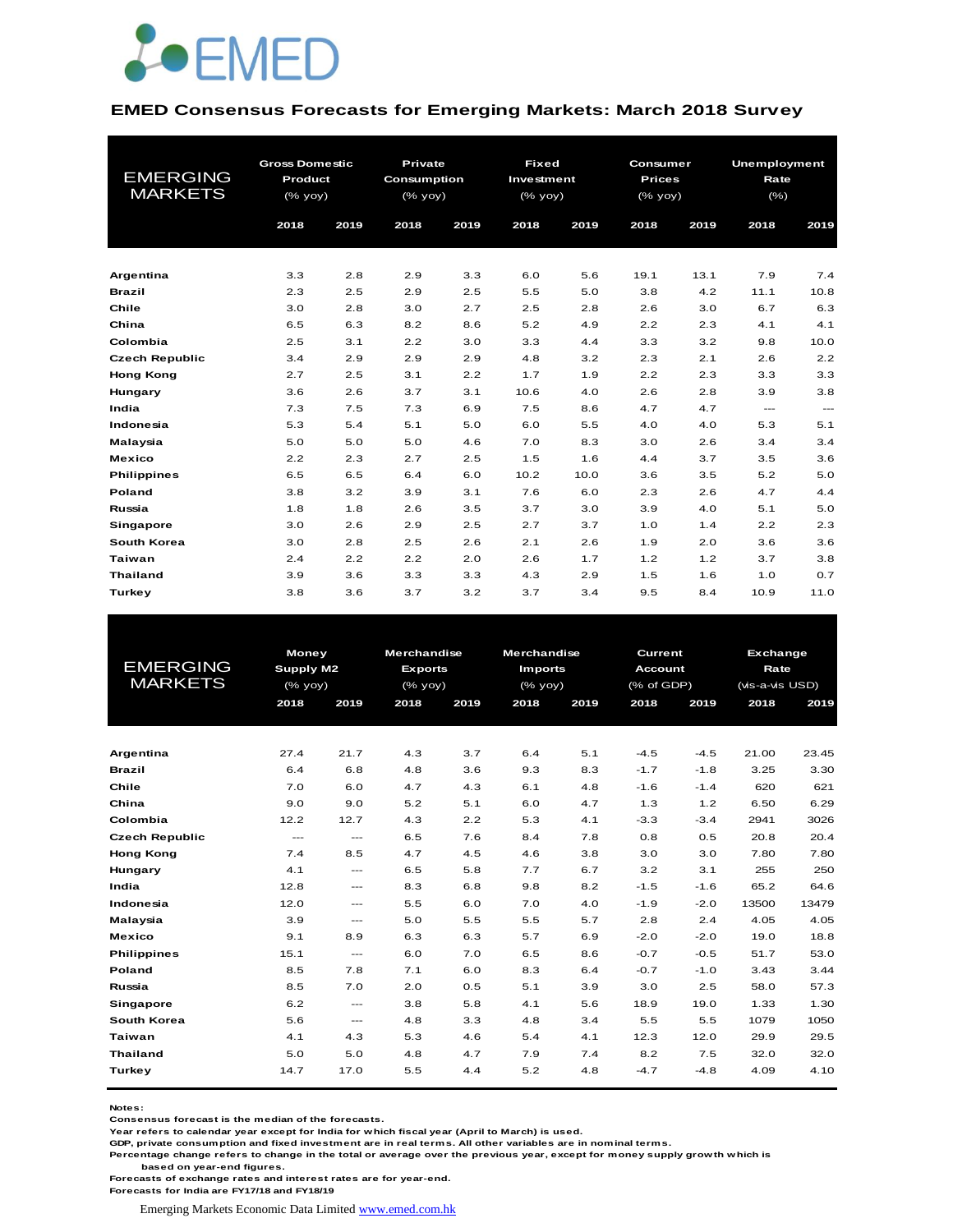## JOEMED

### **EMED Consensus Forecasts for the United States: March 2018 Survey**

| <b>UNITED STATES</b>             | <b>Gross Domestic</b><br>Product<br>(% yoy)<br>2018<br>2019 |                | <b>Consumer</b><br><b>Prices</b><br>(% yoy)<br>2018 | 2019           | <b>UNITED STATES</b>                | <b>Gross Domestic</b><br>Product<br>(% yoy)<br>2018 | 2019 | <b>Consumer</b><br><b>Prices</b><br>$(% \mathsf{Y}^{\prime }\mathsf{Y}^{\prime }\mathsf{Y}^{\prime })$<br>2018 | 2019           |
|----------------------------------|-------------------------------------------------------------|----------------|-----------------------------------------------------|----------------|-------------------------------------|-----------------------------------------------------|------|----------------------------------------------------------------------------------------------------------------|----------------|
|                                  |                                                             |                |                                                     |                |                                     |                                                     |      |                                                                                                                |                |
| <b>ABN AMRO</b>                  | 3.0                                                         | 2.7            | 2.1                                                 | 2.0            | <b>ING</b>                          | 3.0                                                 | 2.6  | 2.6                                                                                                            | 2.2            |
| <b>Action Economics</b>          | 3.0                                                         | 3.0            | 2.5                                                 | 2.3            | Intesa Sanpaolo                     | 2.6                                                 | 2.4  | 2.4                                                                                                            | 1.8            |
| <b>AIB Global Treasury</b>       | 2.6                                                         | 2.1            | 2.0                                                 | 2.0            | Invesco Ltd.                        | 2.4                                                 | ---  | 1.8                                                                                                            | $\overline{a}$ |
| <b>Allianz</b>                   | 2.6                                                         | 2.2            | 2.3                                                 | 2.4            | <b>KBC</b>                          | 2.4                                                 | ---  | 2.3                                                                                                            | $\sim$         |
| <b>Bank Julius Baer</b>          | 2.7                                                         | 1.7            | 2.3                                                 | 1.8            | <b>Kiel Institute</b>               | 2.5                                                 | 1.9  | 2.3                                                                                                            | 2.2            |
| <b>Barclays Capital</b>          | 2.3                                                         | $\sim$         | 2.2                                                 | ---            | <b>Moody's Analytics</b>            | 3.1                                                 | 2.6  | 2.7                                                                                                            | 2.5            |
| <b>BayernLB</b>                  | 2.8                                                         | 2.8            | 2.2                                                 | 2.2            | <b>Mortgage Bankers Association</b> | 2.3                                                 | 2.2  | 2.3                                                                                                            | 2.2            |
| <b>BBVA</b>                      | 2.6                                                         | 2.5            | 2.6                                                 | 2.1            | <b>NAR</b>                          | 2.9                                                 | 2.6  | 2.9                                                                                                            | 2.7            |
| <b>Berenberg Capital Markets</b> | 2.9                                                         | 2.7            | 2.6                                                 | 2.4            | <b>National Bank of Canada</b>      | 2.8                                                 | 2.3  | 2.5                                                                                                            | 2.3            |
| <b>BMO Capital Markets</b>       | 2.8                                                         | 2.5            | 2.7                                                 | 2.2            | <b>NIESR</b>                        | 2.6                                                 | 2.5  | 2.4                                                                                                            | 2.2            |
| <b>BNP Paribas</b>               | 3.1                                                         | 2.1            | 2.5                                                 | 2.1            | <b>Northern Trust</b>               | 3.1                                                 | 2.3  | 2.6                                                                                                            | 2.1            |
| <b>Capital Economics</b>         | 2.8                                                         | 2.0            | 2.2                                                 | $2.2\,$        | <b>OCBC Bank</b>                    | 2.7                                                 | 2.3  | 2.3                                                                                                            | 2.4            |
| <b>CIBC World Markets</b>        | 2.7                                                         | 1.9            | 2.3                                                 | 2.3            | <b>PNC</b>                          | 2.7                                                 | 2.1  | 2.4                                                                                                            | 2.3            |
| Citigroup                        | 2.7                                                         | 2.4            | 1.8                                                 | 2.0            | Prometeia                           | 2.6                                                 | 2.3  | 2.3                                                                                                            | 1.9            |
| <b>Comerica Bank</b>             | 2.9                                                         | 2.5            | 2.5                                                 | 2.0            | <b>Raymond James</b>                | 2.7                                                 | 1.9  | 2.6                                                                                                            | 2.0            |
| Commerzbank                      | 2.7                                                         | 2.3            | 2.4                                                 | 2.3            | <b>Royal Bank of Canada</b>         | 2.5                                                 | 2.2  | 2.1                                                                                                            | 1.8            |
| <b>Credit Agricole</b>           | 2.4                                                         | 2.0            | 2.2                                                 | 1.8            | <b>Schroders</b>                    | 3.1                                                 | 2.9  | 2.5                                                                                                            | 2.6            |
| <b>Credit Suisse</b>             | 2.8                                                         | 2.4            | 2.3                                                 | 2.0            | <b>Scotia Capital</b>               | 2.7                                                 | 2.2  | 2.3                                                                                                            | 2.4            |
| Daiwa Institute of Research      | 2.4                                                         | $\overline{a}$ | 2.2                                                 | $\overline{a}$ | <b>Societe Generale</b>             | 2.4                                                 | 1.2  | 2.0                                                                                                            | 1.6            |
| Danske Bank                      | 2.4                                                         | 2.1            | 2.5                                                 | 2.1            | <b>Standard &amp; Poor's</b>        | 2.8                                                 | 2.2  | 2.2                                                                                                            | 1.9            |
| <b>DBS Bank</b>                  | 2.6                                                         | 2.5            | 1.8                                                 | 1.8            | <b>TD Economics</b>                 | 2.7                                                 | 2.9  | 2.4                                                                                                            | 2.1            |
| Deka Bank                        | 2.7                                                         | 1.9            | 2.3                                                 | 2.4            | University of Michigan - RSQE       | 2.6                                                 | 2.7  | 2.3                                                                                                            | 1.9            |
| Desjardins                       | 2.8                                                         | 2.5            | 2.3                                                 | 2.3            | <b>UOB</b>                          | 2.5                                                 | 2.5  | 2.5                                                                                                            | 2.3            |
| <b>DIW Berlin</b>                | 3.0                                                         | 2.7            | 2.5                                                 | 2.1            |                                     |                                                     |      |                                                                                                                |                |
| <b>DZ Bank</b>                   | 2.5                                                         | 2.6            | 2.3                                                 | 2.4            | <b>CONSENSUS</b>                    |                                                     |      |                                                                                                                |                |
| <b>Fannie Mae</b>                | 2.8                                                         | 2.8            | 2.2                                                 | 1.5            | Median                              | 2.7                                                 | 2.3  | 2.3                                                                                                            | 2.2            |
| <b>First Trust Advisors</b>      | 3.1                                                         | 3.2            | 2.8                                                 | 2.6            | Mean                                | 2.7                                                 | 2.3  | 2.3                                                                                                            | 2.2            |
| <b>Freddie Mac</b>               | 2.7                                                         | 2.1            | 2.2                                                 | 2.3            | High                                | 3.1                                                 | 3.2  | 2.9                                                                                                            | 2.7            |
| Handelsbanken                    | 2.0                                                         |                | 2.0                                                 |                | Low                                 | 2.0                                                 | 1.2  | 1.8                                                                                                            | 1.5            |
| <b>IFO Munich Institute</b>      | 2.1                                                         |                | 2.4                                                 |                | <b>Standard Deviation</b>           | 0.2                                                 | 0.4  | 0.2                                                                                                            | 0.3            |
| Continues in the next column     |                                                             |                |                                                     |                |                                     |                                                     |      |                                                                                                                |                |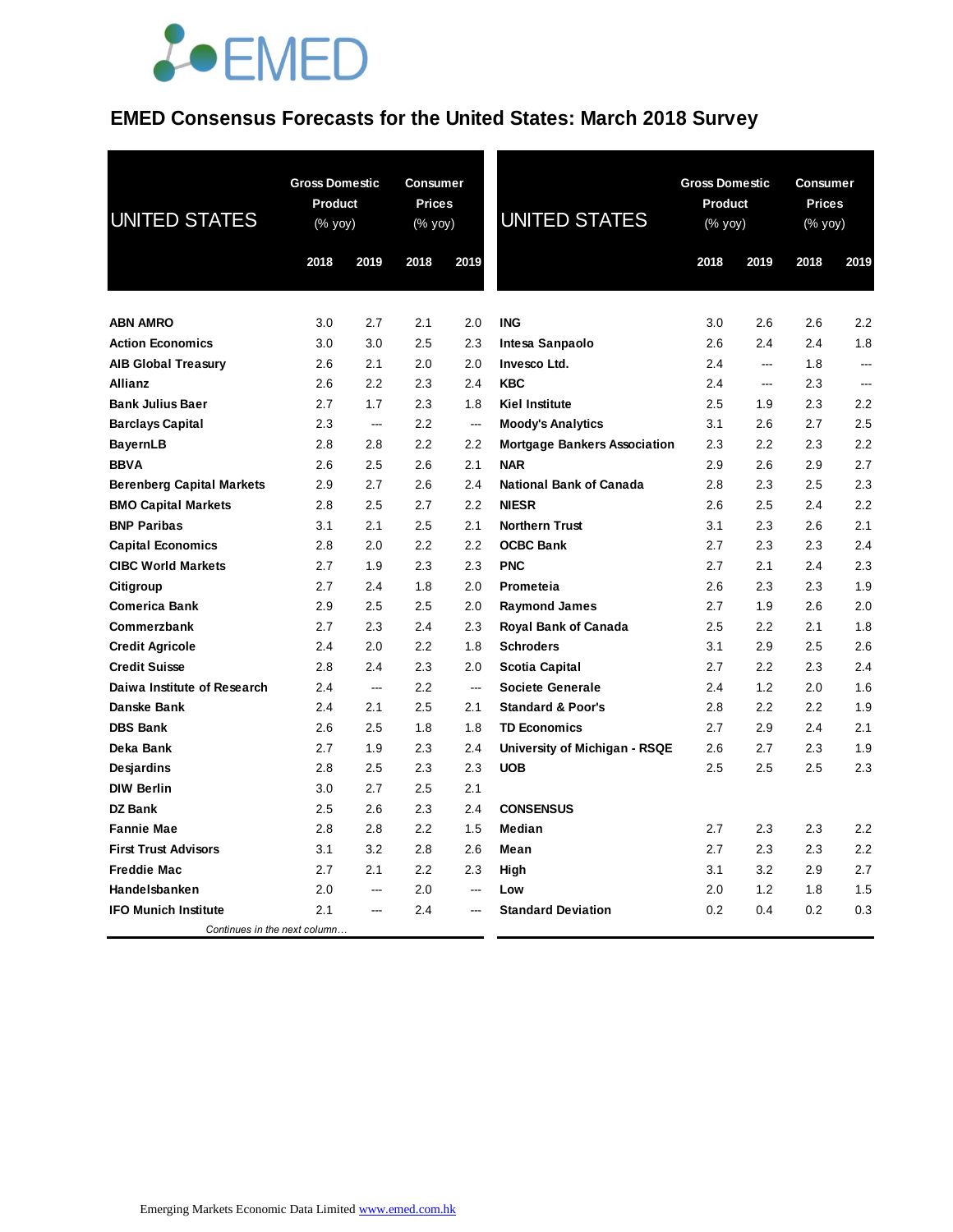

### **EMED Consensus Forecasts for the Euro Area: March 2018 Survey**

| <b>EURO AREA</b>                 | <b>Gross Domestic</b><br><b>Product</b><br>$(\%$ yoy) |       | Consumer<br><b>Prices</b><br>(% yoy) |                          | <b>EURO AREA</b>            |      | <b>Gross Domestic</b><br>Product<br>(% yoy) |      | <b>Consumer</b><br><b>Prices</b><br>$(% \mathsf{Y}^{\prime }\mathsf{Y}^{\prime })$ (% $\mathsf{Y}^{\prime }\mathsf{Y}^{\prime }\mathsf{Y}^{\prime })$ |  |
|----------------------------------|-------------------------------------------------------|-------|--------------------------------------|--------------------------|-----------------------------|------|---------------------------------------------|------|-------------------------------------------------------------------------------------------------------------------------------------------------------|--|
|                                  | 2018                                                  | 2019  | 2018                                 | 2019                     |                             | 2018 | 2019                                        | 2018 | 2019                                                                                                                                                  |  |
| <b>ABN AMRO</b>                  | 2.8                                                   | 2.3   | 1.7                                  | 1.4                      | <b>IFO Munich Institute</b> | 1.7  | $---$                                       | 1.5  | ---                                                                                                                                                   |  |
| <b>AIB Global Treasury</b>       | 2.3                                                   | 1.9   | 1.5                                  | 1.5                      | <b>ING</b>                  | 2.4  | 1.8                                         | 1.5  | 1.7                                                                                                                                                   |  |
| <b>Allianz</b>                   | 2.2                                                   | 2.0   | 1.6                                  | 1.8                      | Intesa Sanpaolo             | 2.3  | 1.8                                         | 1.7  | 1.6                                                                                                                                                   |  |
| <b>Bank Julius Baer</b>          | 2.2                                                   | 1.5   | 1.5                                  | 1.6                      | Invesco Ltd.                | 2.2  | ---                                         | 1.5  | ---                                                                                                                                                   |  |
| Bank of Tokyo-Mitsubishi UFJ     | 1.6                                                   | ---   | 1.5                                  | $---$                    | <b>KBC</b>                  | 2.3  | $---$                                       | 1.3  | $\overline{a}$                                                                                                                                        |  |
| <b>Barclays Capital</b>          | 1.7                                                   | ---   | 1.3                                  | $\hspace{0.05cm} \ldots$ | <b>Kiel Institute</b>       | 2.3  | 2.0                                         | 1.7  | 1.7                                                                                                                                                   |  |
| <b>BayernLB</b>                  | 1.9                                                   | 1.8   | 1.5                                  | 1.7                      | <b>Moody's Analytics</b>    | 2.1  | 1.7                                         | 1.5  | 1.5                                                                                                                                                   |  |
| <b>Berenberg Capital Markets</b> | 2.5                                                   | 2.1   | 1.4                                  | 1.7                      | <b>NIESR</b>                | 2.2  | 1.8                                         | 1.5  | 1.6                                                                                                                                                   |  |
| <b>BMO Capital Markets</b>       | 2.2                                                   | 1.8   | 1.4                                  | 1.8                      | <b>OCBC Bank</b>            | 2.3  | 1.5                                         | 1.8  | 1.5                                                                                                                                                   |  |
| <b>BNP Paribas</b>               | 2.8                                                   | 2.1   | 1.7                                  | 1.7                      | Prometeia                   | 2.3  | 1.6                                         | 1.6  | 1.6                                                                                                                                                   |  |
| <b>Capital Economics</b>         | 2.5                                                   | 2.0   | 1.2                                  | 1.2                      | Royal Bank of Canada        | 2.3  | 1.9                                         | 1.4  | 1.5                                                                                                                                                   |  |
| <b>CIBC World Markets</b>        | 2.1                                                   | 1.5   | 1.7                                  | 1.9                      | <b>Schroders</b>            | 2.6  | 2.2                                         | 1.2  | 1.5                                                                                                                                                   |  |
| Citigroup                        | 2.4                                                   | 2.0   | 1.4                                  | 1.5                      | <b>Scotia Capital</b>       | 2.7  | 2.5                                         | 1.5  | 1.5                                                                                                                                                   |  |
| Commerzbank                      | 2.5                                                   | 2.3   | 1.9                                  | 1.5                      | <b>Societe Generale</b>     | 2.5  | 1.5                                         | 1.5  | 1.3                                                                                                                                                   |  |
| <b>Credit Agricole</b>           | 2.3                                                   | 1.8   | 1.4                                  | 1.2                      | <b>TD Economics</b>         | 2.4  | 1.9                                         | 1.2  | 1.4                                                                                                                                                   |  |
| <b>Credit Suisse</b>             | 2.6                                                   | 2.2   | 1.5                                  | 1.6                      | <b>UOB</b>                  | 1.9  | 1.7                                         | 1.4  | 1.4                                                                                                                                                   |  |
| Danske Bank                      | 2.1                                                   | 1.9   | 1.4                                  | 1.3                      |                             |      |                                             |      |                                                                                                                                                       |  |
| <b>DBS Bank</b>                  | 2.2                                                   | 2.2   | 1.3                                  | 1.4                      |                             |      |                                             |      |                                                                                                                                                       |  |
| Deka Bank                        | 2.3                                                   | 1.7   | 1.5                                  | 1.8                      | <b>CONSENSUS</b>            |      |                                             |      |                                                                                                                                                       |  |
| <b>DIW Berlin</b>                | 2.3                                                   | 1.8   | 1.6                                  | 1.7                      | Median                      | 2.3  | 1.9                                         | 1.5  | 1.6                                                                                                                                                   |  |
| DZ Bank                          | 2.3                                                   | 2.0   | 1.5                                  | 1.5                      | Mean                        | 2.3  | 1.9                                         | 1.5  | 1.6                                                                                                                                                   |  |
| <b>ETLA</b>                      | 2.4                                                   | 2.1   | 1.5                                  | 1.8                      | High                        | 2.8  | 2.5                                         | 1.9  | 1.9                                                                                                                                                   |  |
| <b>EUROFER</b>                   | 2.2                                                   | 1.9   | 1.7                                  | 1.8                      | Low                         | 1.5  | 1.5                                         | 1.2  | 1.2                                                                                                                                                   |  |
| Handelsbanken                    | 1.5                                                   | $---$ | 1.6                                  | $---$                    | <b>Standard Deviation</b>   | 0.3  | 0.2                                         | 0.2  | 0.2                                                                                                                                                   |  |
| Continues in the next column     |                                                       |       |                                      |                          |                             |      |                                             |      |                                                                                                                                                       |  |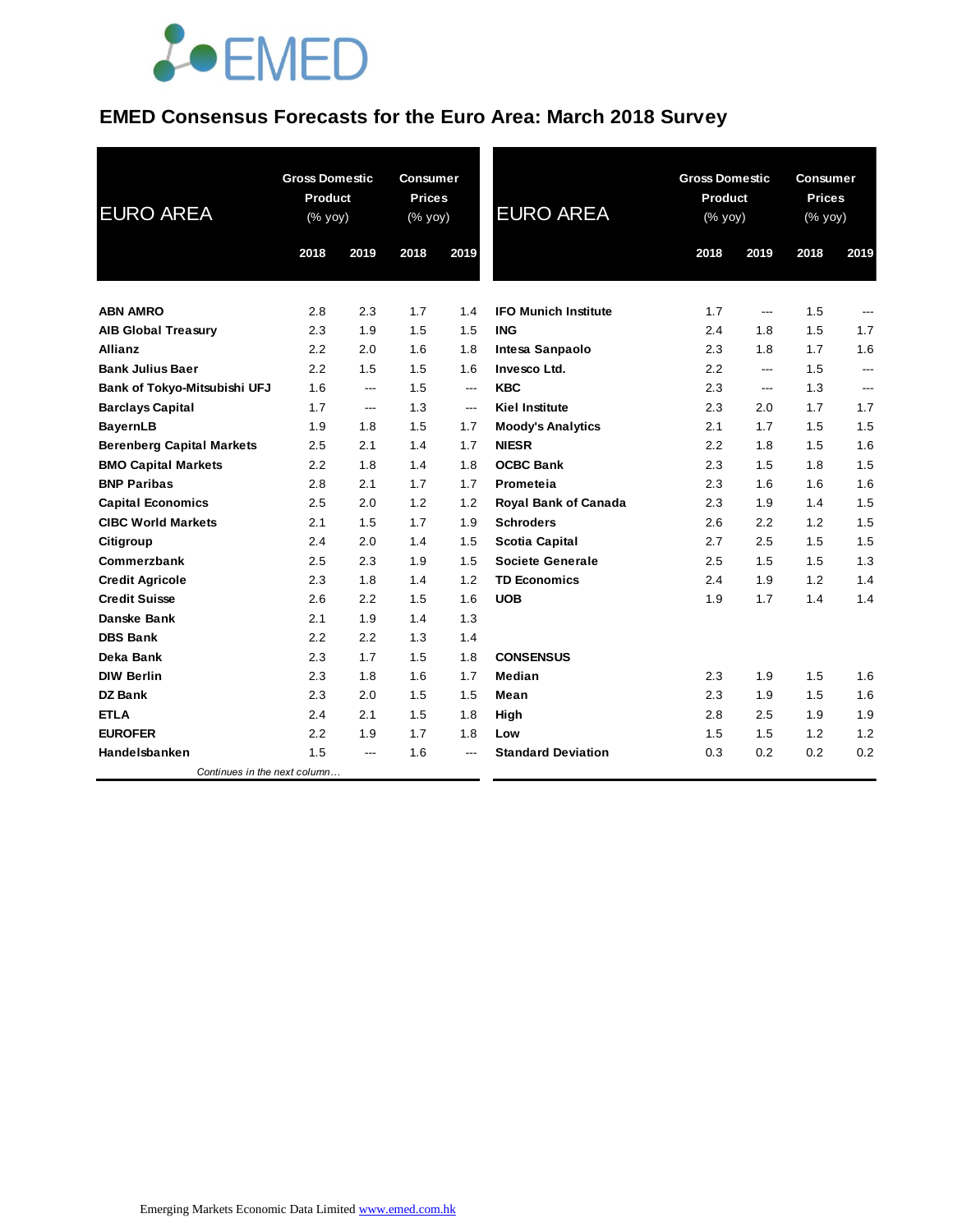# **JOEMED**

### **EMED Consensus Forecasts for Japan: March 2018 Survey**

| <b>JAPAN</b>                     | <b>Gross Domestic</b><br><b>Product</b><br>(% yoy) |      | <b>Consumer</b><br><b>Prices</b><br>(% yoy) |       | <b>JAPAN</b>              | <b>Gross Domestic</b><br>Product<br>(% yoy) |                         | <b>Consumer</b><br><b>Prices</b><br>(% yoy) |                |
|----------------------------------|----------------------------------------------------|------|---------------------------------------------|-------|---------------------------|---------------------------------------------|-------------------------|---------------------------------------------|----------------|
|                                  | 2018                                               | 2019 | 2018                                        | 2019  |                           | 2018                                        | 2019                    | 2018                                        | 2019           |
| <b>ABN AMRO</b>                  | 1.7                                                | 1.3  | 1.0                                         | 0.8   | <b>Intesa Sanpaolo</b>    | 1.2                                         | 0.7                     | 0.6                                         | 1.2            |
| <b>AIB Global Treasury</b>       | 1.4                                                | 1.1  | 0.5                                         | 0.5   | Invesco Ltd.              | 1.2                                         | ---                     | 0.5                                         | ---            |
| <b>Allianz</b>                   | 1.2                                                | 1.0  | 0.9                                         | 1.5   | <b>JCER</b>               | 1.3                                         | 0.9                     | 1.0                                         | 1.7            |
| <b>Bank Julius Baer</b>          | 1.4                                                | 0.9  | 1.0                                         | 0.3   | <b>KBC</b>                | 1.0                                         | $\qquad \qquad -\qquad$ | 1.0                                         | $\overline{a}$ |
| Bank of Tokyo-Mitsubishi UFJ     | 1.3                                                | ---  | 0.7                                         | $---$ | <b>Kiel Institute</b>     | 1.5                                         | 1.3                     | 0.7                                         | 1.8            |
| <b>Barclays Capital</b>          | 1.1                                                | ---  | 0.7                                         | ---   | <b>Mizuho Securities</b>  | 1.3                                         | 0.8                     | 1.1                                         | 1.2            |
| <b>BayernLB</b>                  | 1.6                                                | 0.9  | 1.1                                         | 1.2   | <b>Moody's Analytics</b>  | 0.9                                         | 0.5                     | 0.8                                         | 0.6            |
| <b>Berenberg Capital Markets</b> | 1.5                                                | 1.0  | 1.0                                         | 1.1   | <b>NIESR</b>              | 1.3                                         | 0.9                     | 0.8                                         | 1.1            |
| <b>BMO Capital Markets</b>       | 1.5                                                | 1.0  | 0.8                                         | 1.1   | <b>OCBC Bank</b>          | 1.3                                         | 0.9                     | 1.0                                         | 1.0            |
| <b>BNP Paribas</b>               | 1.5                                                | 0.6  | 1.5                                         | 0.9   | Prometeia                 | 1.3                                         | 0.8                     | 1.1                                         | 1.3            |
| <b>Capital Economics</b>         | 1.2                                                | 1.0  | 0.8                                         | 1.0   | <b>Schroders</b>          | 1.5                                         | 1.1                     | 1.1                                         | 1.6            |
| <b>CIBC World Markets</b>        | 1.2                                                | 0.8  | 0.6                                         | 0.9   | <b>Scotia Capital</b>     | 1.3                                         | 0.9                     | 1.1                                         | 2.3            |
| Citigroup                        | 1.5                                                | 1.1  | 0.8                                         | 0.9   | Societe Generale          | 1.4                                         | 1.3                     | 1.2                                         | 1.6            |
| Commerzbank                      | 1.3                                                | 1.3  | 1.0                                         | 0.8   | <b>TD Economics</b>       | 1.4                                         | 1.3                     | 1.1                                         | 1.3            |
| <b>Credit Agricole</b>           | 1.6                                                | 1.6  | 0.7                                         | 1.1   | <b>UOB</b>                | 1.8                                         | 1.7                     | 1.9                                         | 1.9            |
| <b>Credit Suisse</b>             | 1.3                                                | 1.1  | 0.6                                         | 1.0   |                           |                                             |                         |                                             |                |
| <b>DBS Bank</b>                  | 1.1                                                | 0.9  | 0.6                                         | 1.0   | <b>CONSENSUS</b>          |                                             |                         |                                             |                |
| Deka Bank                        | 1.4                                                | 0.7  | 1.4                                         | 1.8   | Median                    | 1.3                                         | 1.0                     | 1.0                                         | 1.1            |
| <b>DIW Berlin</b>                | 1.2                                                | 1.0  | 0.8                                         | 1.1   | Mean                      | 1.3                                         | 1.0                     | 0.9                                         | 1.2            |
| <b>DZ Bank</b>                   | 1.2                                                | 1.2  | 1.0                                         | 1.3   | High                      | 1.8                                         | 1.7                     | 1.9                                         | 2.3            |
| <b>IFO Munich Institute</b>      | 1.0                                                | ---  | 0.8                                         | $---$ | Low                       | 0.9                                         | 0.5                     | 0.5                                         | 0.3            |
| <b>ING</b>                       | 1.8                                                | 1.3  | 1.3                                         | 1.9   | <b>Standard Deviation</b> | 0.2                                         | 0.3                     | 0.3                                         | 0.4            |
| Continues in the next column     |                                                    |      |                                             |       |                           |                                             |                         |                                             |                |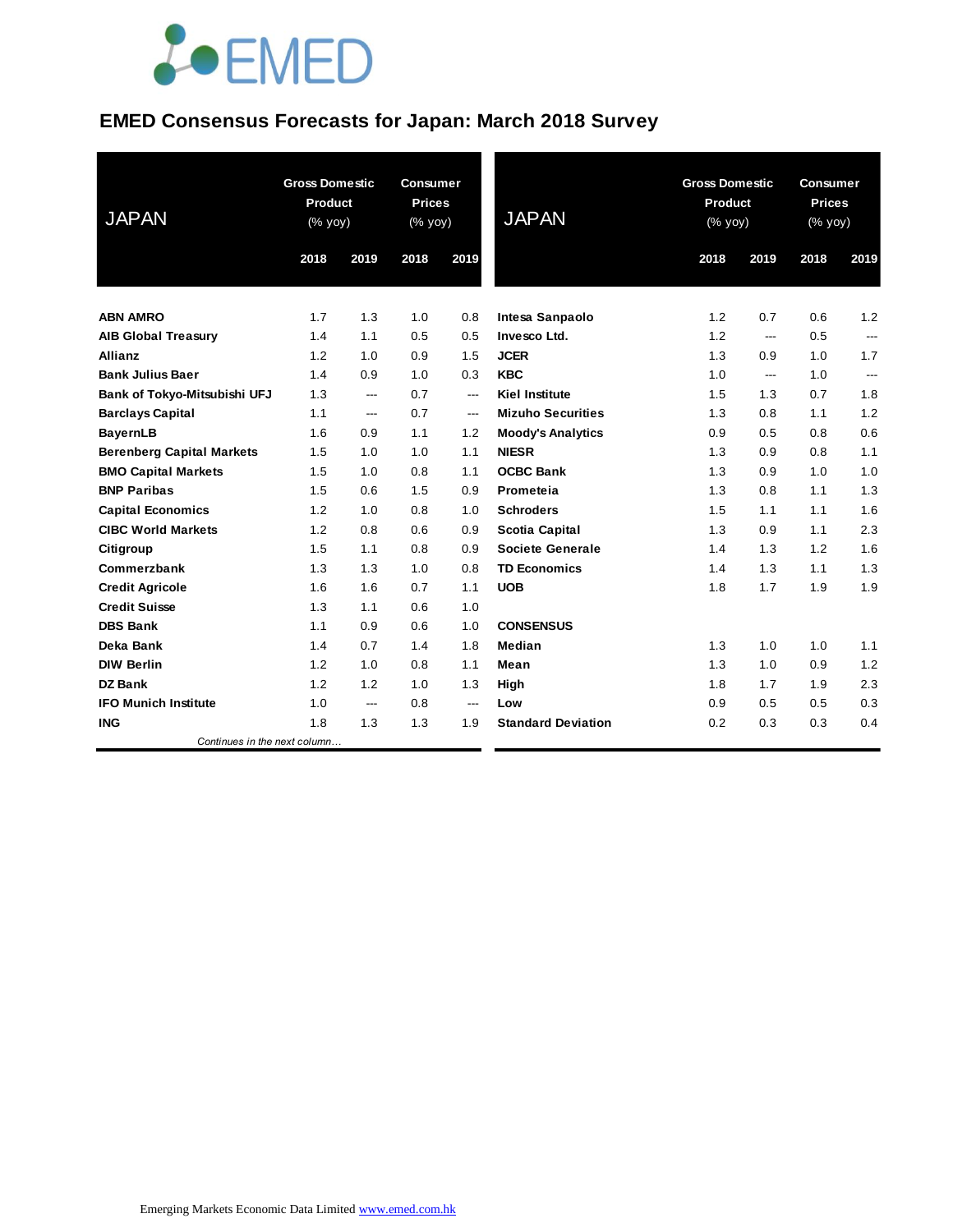# **JOEMED**

### **EMED Consensus Forecasts for China: March 2018 Survey**

| <b>CHINA</b>                     | <b>Gross Domestic</b><br>Product<br>(% yoy) |                | <b>Consumer</b><br><b>Prices</b><br>(% yoy) |                | <b>CHINA</b>                  | <b>Gross Domestic</b><br><b>Product</b><br>$(\%$ yoy) |      | <b>Consumer</b><br><b>Prices</b><br>(% yoy) |                          |
|----------------------------------|---------------------------------------------|----------------|---------------------------------------------|----------------|-------------------------------|-------------------------------------------------------|------|---------------------------------------------|--------------------------|
|                                  | 2018                                        | 2019           | 2018                                        | 2019           |                               | 2018                                                  | 2019 | 2018                                        | 2019                     |
| <b>ABN AMRO</b>                  | 6.5                                         | 6.0            | 2.5                                         | 2.5            | <b>ING</b>                    | 6.8                                                   | 6.7  | 1.7                                         | 1.9                      |
| <b>Allianz</b>                   | 6.4                                         | 6.2            | 2.5                                         | 2.8            | Intesa Sanpaolo               | 6.4                                                   | 6.2  | 2.3                                         | 2.4                      |
| <b>Bank Julius Baer</b>          | 6.4                                         | $\overline{a}$ | 2.1                                         | ---            | Invesco Ltd.                  | 6.6                                                   | ---  | 1.0                                         | $\overline{\phantom{a}}$ |
| <b>Bank of East Asia</b>         | 6.5                                         | 6.2            | 2.2                                         | 2.0            | <b>JP Morgan</b>              | 6.8                                                   | ---  | 2.5                                         | ---                      |
| <b>Barclays Capital</b>          | 6.3                                         | ---            | 2.3                                         | $\overline{a}$ | <b>Kiel Institute</b>         | 6.4                                                   | 6.1  | 2.1                                         | 2.3                      |
| <b>BayernLB</b>                  | 6.6                                         | 6.4            | 2.2                                         | 2.4            | <b>Moody's Analytics</b>      | 6.6                                                   | 6.3  | 2.1                                         | 2.9                      |
| <b>BBVA</b>                      | 6.3                                         | 6.0            | 2.0                                         | 2.3            | <b>NIESR</b>                  | 6.6                                                   | 6.3  | 2.6                                         | 2.8                      |
| <b>Berenberg Capital Markets</b> | 6.4                                         | 6.1            | 2.3                                         | 2.2            | <b>OCBC Bank</b>              | 6.5                                                   | 6.0  | 2.2                                         | 2.5                      |
| <b>BMO Capital Markets</b>       | 6.6                                         | 6.3            | 2.1                                         | 2.0            | Prometeia                     | 6.3                                                   | 5.8  | 2.0                                         | 2.3                      |
| <b>BNP Paribas</b>               | 6.4                                         | 6.5            | 2.3                                         | 2.5            | <b>Royal Bank of Scotland</b> | 6.5                                                   | ---  | 2.0                                         | $\overline{\phantom{a}}$ |
| <b>Capital Economics</b>         | 6.5                                         | 6.3            | 2.5                                         | 1.5            | <b>Schroders</b>              | 6.6                                                   | 6.5  | 2.2                                         | 2.3                      |
| Citigroup                        | 6.5                                         | 6.4            | 2.1                                         | 2.1            | <b>Scotia Capital</b>         | 6.5                                                   | 6.2  | 2.2                                         | 2.5                      |
| Commerzbank                      | 6.4                                         | 6.2            | 1.9                                         | 2.2            | Societe Generale              | 6.4                                                   | 6.0  | 2.6                                         | 2.0                      |
| <b>Credit Agricole</b>           | 6.6                                         | 6.4            | 2.0                                         | 1.7            | <b>UOB</b>                    | 6.7                                                   | 6.6  | 2.1                                         | 2.0                      |
| <b>Credit Suisse</b>             | 6.5                                         | 6.2            | 2.5                                         | 2.0            |                               |                                                       |      |                                             |                          |
| Daiwa Institute of Research      | 6.5                                         | 6.3            | 2.1                                         | 2.0            |                               |                                                       |      |                                             |                          |
| <b>Danske Bank</b>               | 6.3                                         | 6.0            | 2.3                                         | 2.3            | <b>CONSENSUS</b>              |                                                       |      |                                             |                          |
| <b>DBS Bank</b>                  | 6.4                                         | 6.2            | 2.1                                         | 2.2            | Median                        | 6.5                                                   | 6.2  | 2.2                                         | 2.3                      |
| Deka Bank                        | 6.6                                         | 6.4            | 2.3                                         | 2.5            | Mean                          | 6.5                                                   | 6.3  | 2.2                                         | 2.3                      |
| <b>DIW Berlin</b>                | 6.5                                         | 6.3            | 2.1                                         | 2.4            | High                          | 6.8                                                   | 6.7  | 2.8                                         | 2.9                      |
| <b>DZ Bank</b>                   | 6.7                                         | 6.5            | 2.0                                         | 2.0            | Low                           | 6.3                                                   | 5.8  | 1.0                                         | 1.5                      |
| <b>IFO Munich Institute</b>      | 6.3                                         | $\overline{a}$ | 2.8                                         | ---            | <b>Standard Deviation</b>     | 0.1                                                   | 0.2  | 0.3                                         | 0.3                      |
| Continues in the next column     |                                             |                |                                             |                |                               |                                                       |      |                                             |                          |